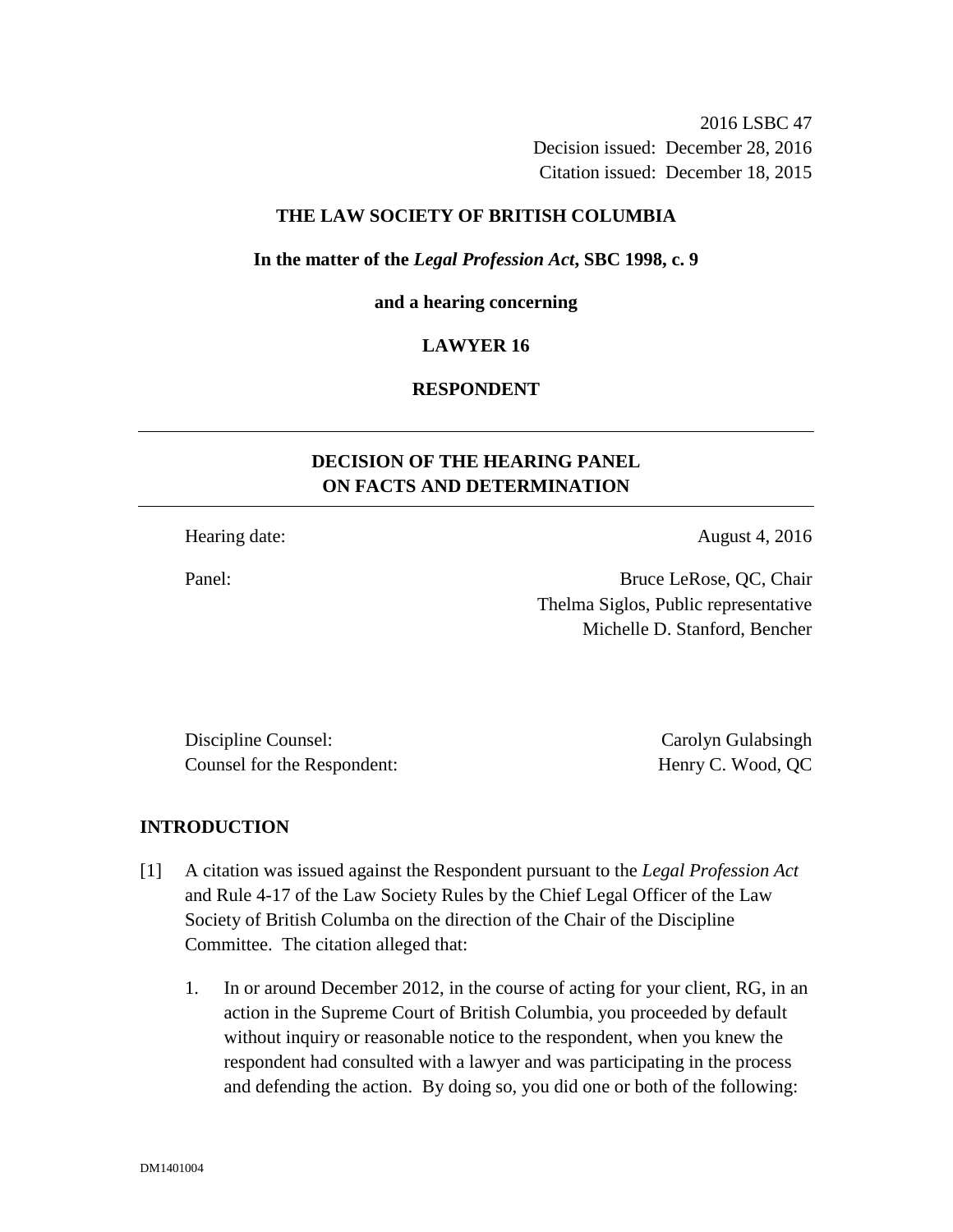- (a) engaged in sharp practice contrary to Chapter 1, Canon 4(3) of the *Professional Conduct Handbook* then in force, and to your duties as an officer of the court;
- (b) acted contrary to Chapter 11, Rule 12 of the *Professional Conduct Handbook* then in force.

This conduct constitutes professional misconduct pursuant to section 38(4) of the *Legal Profession Act*.

[2] The citation was authorized on December 3, 2015 and issued on December 18, 2015. The Respondent admits, pursuant to an Agreed Statement of Facts, that he was served through his counsel with the citation on December 21, 2015 and waived the requirements of Rule 4-19 of the Law Society Rules 2015.

## **INTERIM APPLICATION**

[3] The Law Society applied to have a letter of complaint to the Law Society dated June 11, 2013 filed as an exhibit, arguing it provided context to the background facts. The Respondent opposed the admission of this letter citing its contents could contain potential prejudicial or inflammatory material. The Law Society's application was dismissed as it was open to the Law Society to have this witness before the Panel through *viva voce* evidence thereby, properly allowing for crossexamination by the Respondent. The Law Society elected not to call the complainant as a witness.

### **BACKGROUND**

- [4] The Respondent was called and admitted as a member of the Law Society of British Columbia on November 30, 2005. He was also called and admitted as a member of the Law Society of Alberta on September 19, 2002.
- [5] The Respondent has had a mixed practice of mostly criminal, family and motor vehicle law. Since his call to the British Columbia Bar, the Respondent has practised in a small town in BC. After March 2010, the Respondent practised as a sole practitioner until May 2014, when he began practising with an associate lawyer.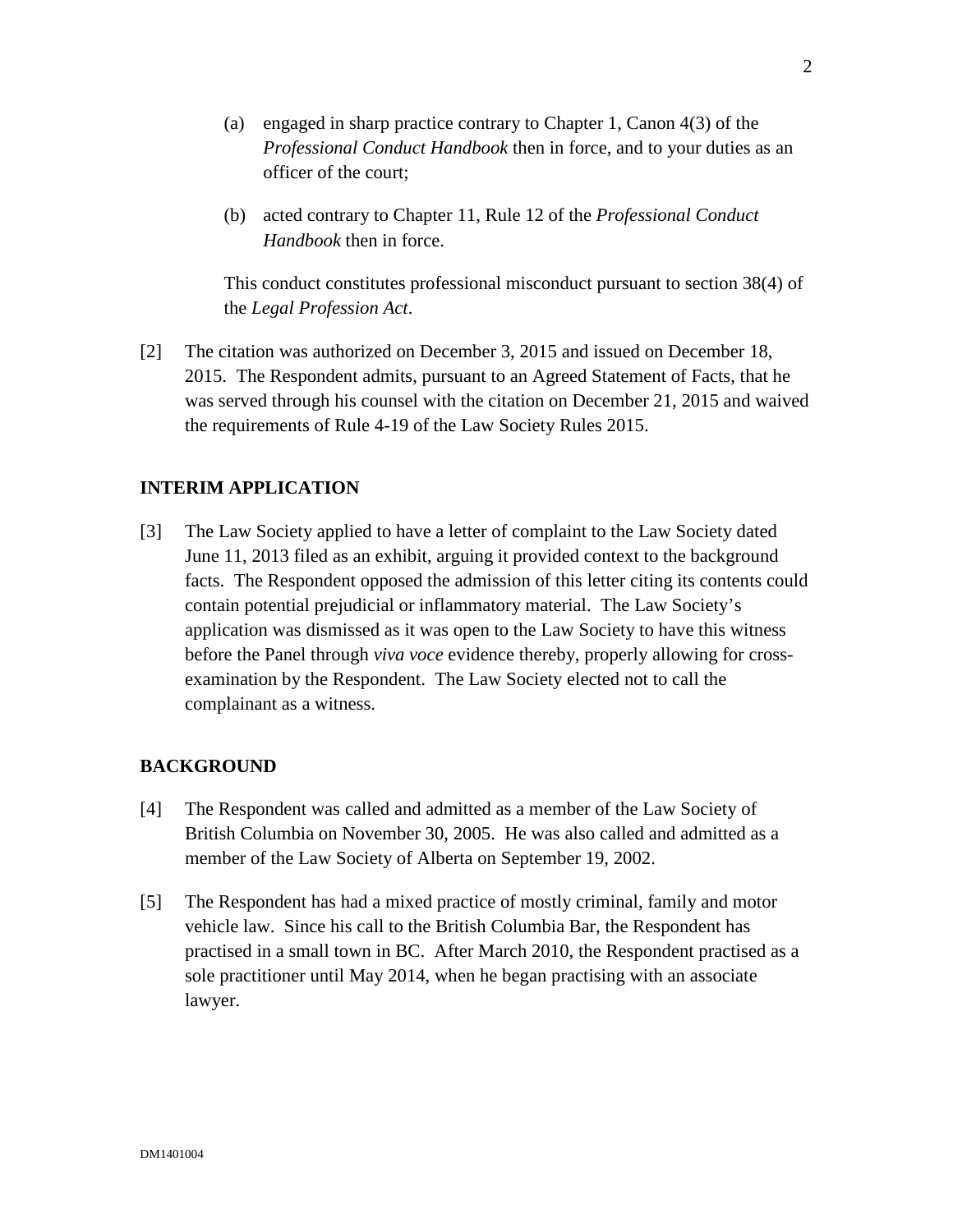### **FACTS**

- [6] The parties submitted an Agreed Statement of Facts, which contains 28 paragraphs and 23 attachments. The Law Society did not call any witnesses. The Respondent testified on his own behalf. No other witnesses were called.
- [7] In 2010, RG and DB were parties in a family law proceeding arising from the breakdown of their common-law relationship. Lawyer A represented RG in the family law proceeding.
- [8] By letter dated November 18, 2010, Lawyer B wrote to RG on behalf of DB, and proposed a settlement of the issues arising from the separation.
- [9] On December 7, 2010, Lawyer A filed a Notice of Family Claim in the Supreme Court of British Columbia on behalf of RG, seeking orders dividing the real property and assets owned by DB and RG.
- [10] On December 13, 2010, Lawyer A wrote to Lawyer B confirming that he had advised he would not be acting on behalf of DB if the matter proceeded to court.
- [11] DB did not file a Response to the Notice of Family Claim.
- [12] On March 28, 2012, the Respondent, who was now acting for RG in place of Lawyer A, filed a Notice of Application on behalf of RG. The orders sought in the application included a claim for an order for exclusive occupation of the family residence and an order to transfer the court file to another Registry.
- [13] On February 4, 2012, RG deposed an affidavit in support of his application for exclusive occupation of the family residence.
- [14] On April 20, 1012, Lawyer B sent an email to the Respondent, which said:

I am assisting DB, but am not going on record as her counsel. She was served with your Notice of Application returnable April 23, 2012 in [city] on April 28, 2012. She will consent to proceeding prior to a JCC, to the transfer of the court file to [city], and to a s. 67 order, with the other matters to be heard in [city] after she has had time to respond.

Please advise if this is satisfactory to your client.

[15] On April 23, 2012, the Respondent appeared before Master Baker in respect of the Respondent's Notice of Application filed on March 28, 2012. DB appeared by telephone and was not represented by counsel for the application. During the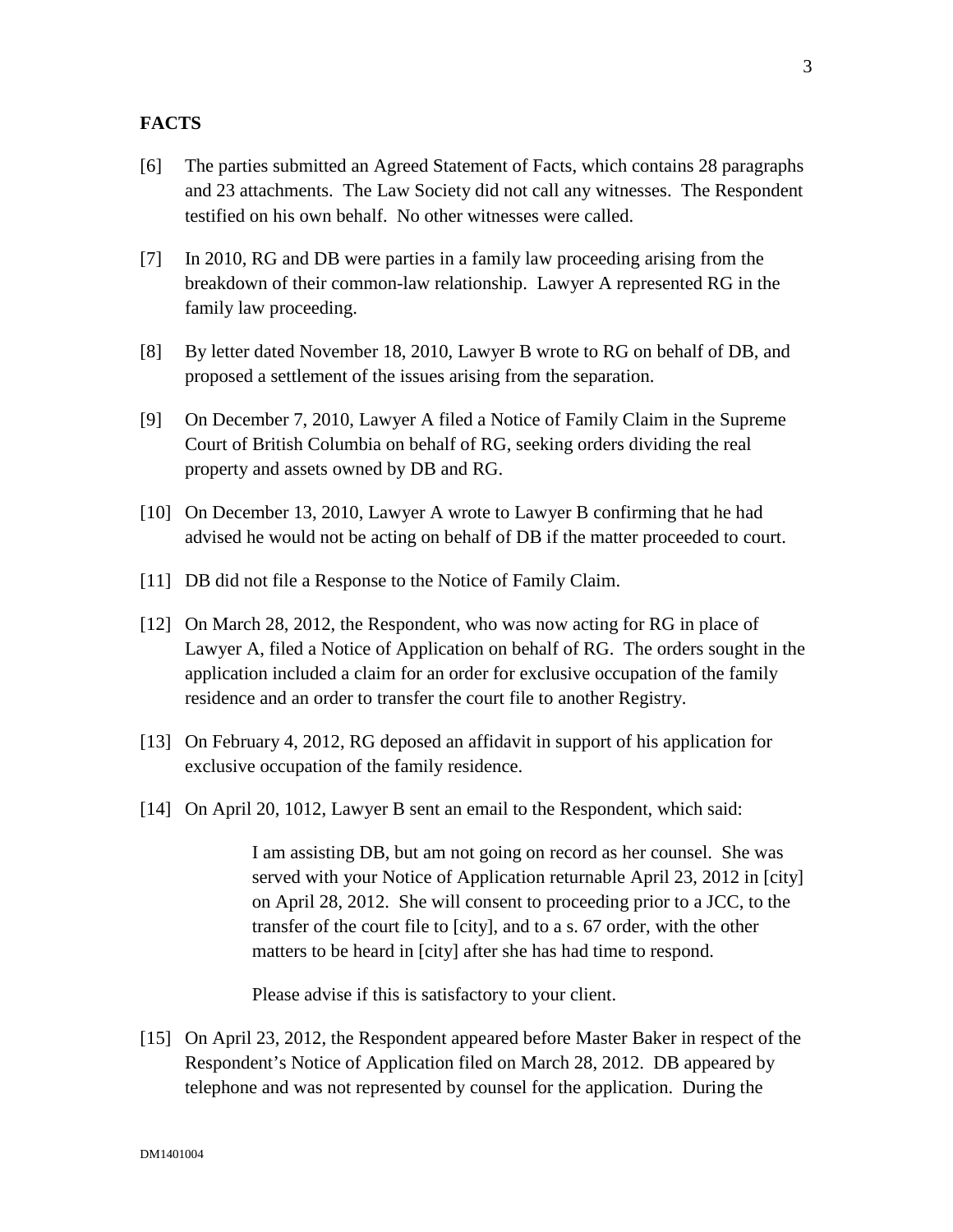proceedings, the Respondent confirmed to the court Lawyer B had advised that he was assisting, but not retained by DB. DB advised the court the only aspect of RG's application she agreed with was to transfer the court file to another Registry. She also said she wanted the court file transferred so she could have time to retain a lawyer.

- [16] On April 23, 2012, Master Baker made orders transferring the file, restraining the disposition of family assets and adjourning the applications for exclusive occupation of the family residence and for a personal restraining order until June 4, 2013.
- [17] On May 8, 2012, the Respondent emailed Lawyer B and wrote:

... Are you representing this woman or not? If you are not then it would be appreciated if she be forwarded my email address and I will communicate directly with her.

- [18] On May 15, 2012, the Respondent received an email from DB in which she provided her email address. The Respondent forwarded this email to his assistant and directed that all future correspondence with DB should be sent to her email address provided.
- [19] On June 1, 2012, DB deposed an affidavit before Lawyer B in response to RG's affidavit of February 4, 2012. She deposed:

…On three occasions I have suggested to the TD Bank's lawyer that the family home could be sold, and three times he has informed me that he spoke to RG and RG refuses to sell. I cannot afford the monthly mortgage payments of about \$1,400 per month and RG has never offered any assistance of any sort. I would be more than happy if RG would buy out my half interest in the equity at fair market value.

- [20] DB's affidavit was filed and relied upon at RG's application before Madam Justice Koenigsberg on June 4, 2012. DB appeared by telephone. Madam Justice Koenigsberg ordered that RG have exclusive occupation of the family residence effective July 15, 2012.
- [21] On June 5, 2012, the Respondent made a note in RG's client file that read:

Reviewed file; no response to claim.

Called Lawyer A as she had file previously to see if she was served.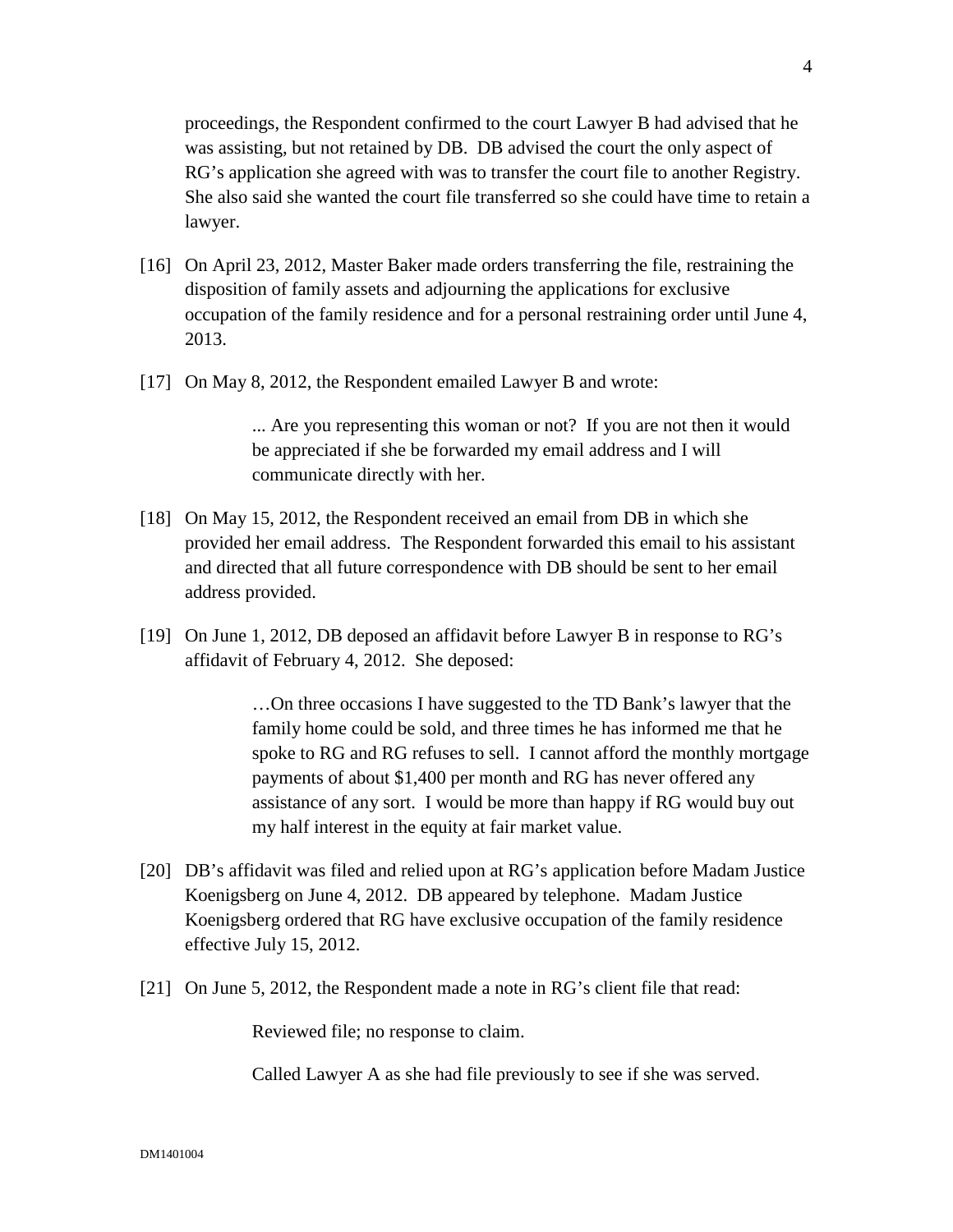Lawyer A advised never received response.

Asked Lawyer A what to do about file where there is no defence filed as I've never dealt with default judgment.

Lawyer A advised to do a search of registry to ensure nothing filed. If nothing filed, prepare desk order requisition and package and do it by default.

Explained situ with service of app re exclusive occupancy. Does this mean need to serve notice of default judgment?

Lawyer A: no, if search of registry indicates no response, follow default judgment rules.

Call with client re same; advised re same.

Sought instructions re default judgment; yes proceed.

Queried if he has had contact with OP.

RG: no has not seen or heard from her. He is attempting to arrange financing.

Note to Self:

- 1) retrieve precedents from library as office precedents not up to date;
- 2) Review case law to ensure procedure is accurate;
- 3) prepare desk order default judgment application;
- 4) submit via registered mail to registry.
- [22] On October 11, 2012, the Respondent emailed Lawyer A seeking advice about proceeding to default judgment where a party had failed to respond.
- [23] On October 29, 2012, the Respondent filed an application for a final desk order in the family action. The Respondent did not contact DB directly or indirectly and did not advise her that he was going to proceed to obtain a final order in the family law action by desk order.
- [24] On December 7, 2012, the court made a final order in the family law action as a result of the desk order application filed by the Respondent, which re-apportioned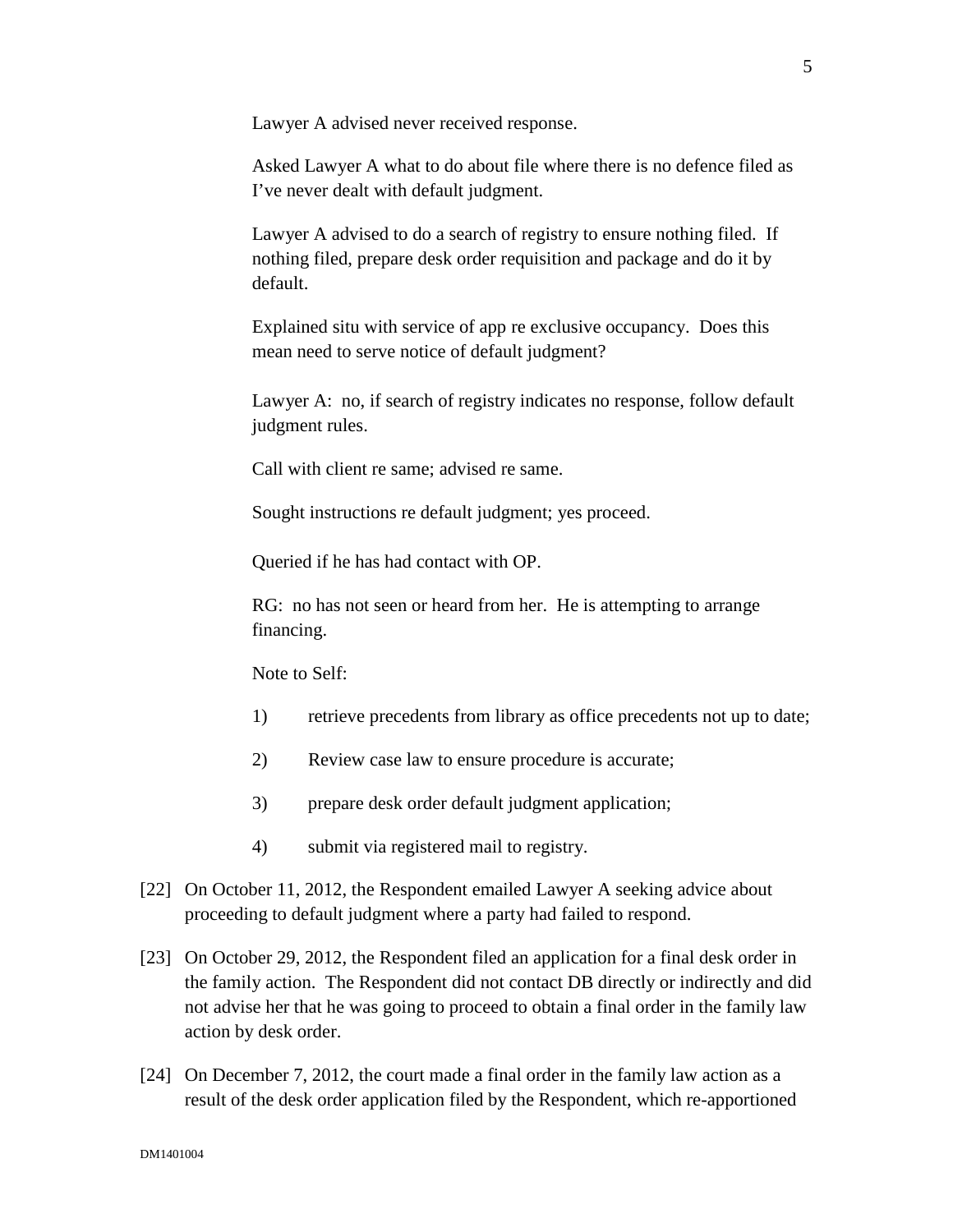all of the equity in the family residence to RG and allowed for a court appointed nominee, rather than DB, to sign the forms required to transfer the family residence into RG's sole name.

- [25] On June 11, 2013, Lawyer B made a complaint to the Law Society.
- [26] On June 19, 2013, the family residence was transferred into RG's sole name.

### **POSITION OF THE PARTIES**

- [27] The Law Society submits that the actions of the Respondent in taking default judgment against DB knowing she was a self-represented litigant who had consulted a lawyer and was actively defending the action was either Sharp Practice contrary to Chapter 1, Canon 4(3) or contrary to Chapter 11, Rule 12 of the *Professional Conduct Handbook* (the "*Handbook*"), which was then in effect, thereby committing professional misconduct.
- [28] The Respondent submits that his actions in taking default judgment in this case did not violate either of the provisions of the *Handbook* relied upon by the Law Society and, in any case, did not amount to professional misconduct.

### **ONUS AND STANDARD OF PROOF**

- [29] The onus of proof is well established, as is the standard of proof. Both are well known and consistently applied in Law Society hearings. The standard articulated by the Supreme Court of Canada in *FH v. McDougall,* 2008 SCC 53, 297 DLR (4th) 193, has been adopted by Law Society hearing panels in numerous cases, including *Law Society of BC v. Schauble,* 2009 LSBC 11, and *Law Society of BC v. Seifert,* 2009 LSBC 17.
- [30] In *Schauble* at paragraph 43, the panel quoted directly from *McDougall*:

The onus of proof is on the Law Society, and the standard of proof is a balance of probabilities: "... evidence must be scrutinized with care" and "must always be sufficiently clear, convincing and cogent to satisfy the balance of probabilities test. But ... there is no objective standard to measure sufficiency."

[31] The burden of proof was also articulated by the hearing panel in *Seifert,* at paragraph 13: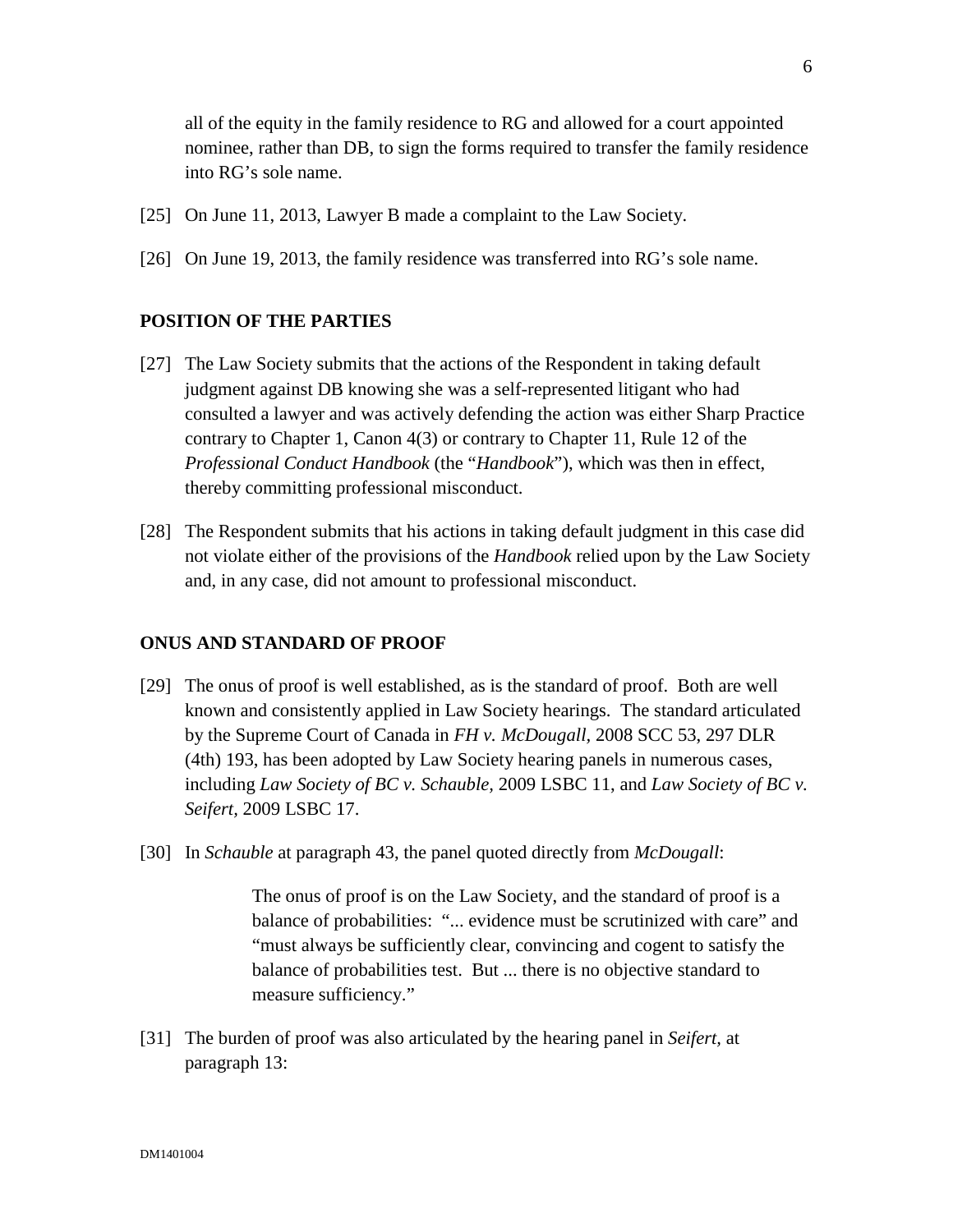… the burden of proof throughout the proceedings rests on the Law Society to prove, with evidence that is clear, convincing and cogent, the facts necessary to support a finding of professional misconduct or incompetence on a balance of probabilities. ...

### **ISSUES**

[32] The central issues in this matter are: was it sharp practice by the Respondent proceeding to default judgment, and was he obligated to notify either the opposing party or counsel she had consulted prior to seeking default?

### **FINDINGS**

#### **Was DB a self-represented litigant?**

- [33] At the outset, Lawyer B indicated he represented DB to RG's first lawyer, Lawyer A, and proceeded to set out terms for a settlement agreement on her behalf in November 2010.
- [34] A month later, following the filing of the Notice of Family Claim on December 7, 2010, Lawyer A confirmed Lawyer B's communication that he would not be acting on DB's behalf should the matter proceed to trial, but was willing to assist her.
- [35] The filed materials show that, in response to the Respondent filing notice of RG's application for exclusive occupation on April 20, 2012, the Respondent received two emails from Lawyer B indicating he was "assisting" DB but "not going on record as her counsel" and that she consented to a portion of the order sought, but reserved the remainder to be heard in court. The second email briefly added that DB had leave to appear by phone.
- [36] On the date of the application, April 23, 2012, DB appeared by telephone and indicated to Master Baker she wanted time "to retain a lawyer" to deal with the balance of the application.
- [37] Approximately two weeks after the application, the Respondent replied to Lawyer B's emails seeking clarification on whether he was representing DB or not and, if the latter, to forward his email to DB in order for him to communicate directly with her.
- [38] Lawyer B did not respond directly, but the Respondent received an email from DB one week later with her email address.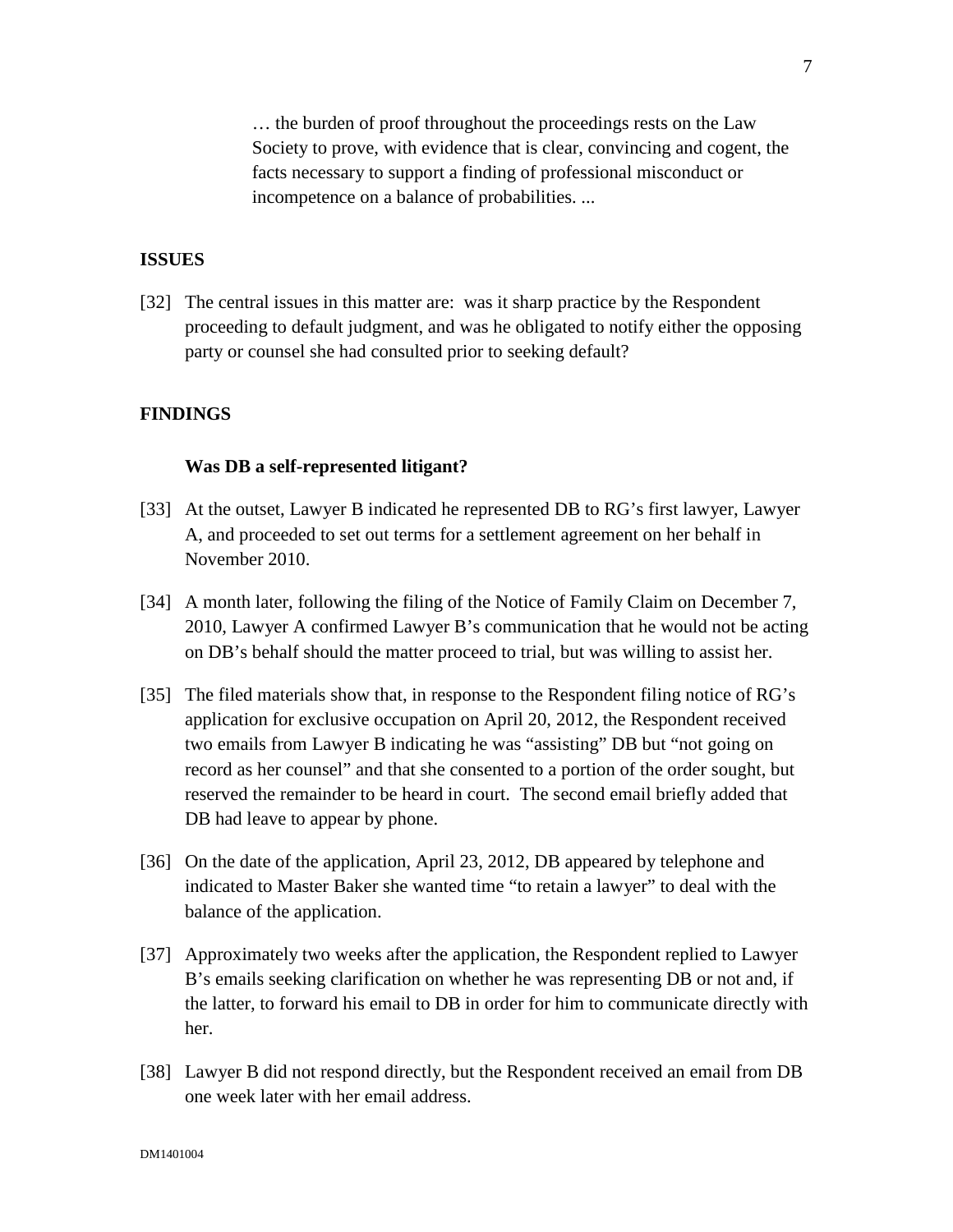- [39] There was no further communication between the Respondent and Lawyer B related to DB, although the Respondent acknowledged in evidence that Lawyer B commissioned DB's affidavit June 1, 2012.
- [40] DB represented herself for a second time at the next hearing June 4, 2012 before Madam Justice Koenigsberg. DB participated in the lengthy discussion on how and where to directly receive the entered order. DB did not advise the court she had counsel and ultimately agreed to pick up the entered order at the Court Registry, acknowledging she would likely be charged a fee for the copy.
- [41] The Respondent testified that his last contact with Lawyer B was in May 2012.
- [42] The evidence filed confirms that Lawyer B's involvement amounted to two brief email exchanges with the Respondent on April 20, 2012. The Respondent testified that he was also aware that Lawyer B had commissioned DB's affidavit on June 2012. Neither of these facts, in our view, amount to DB being represented by Lawyer B. Particularly when Lawyer B was clear in his first email that he was not going on record as her counsel. Lastly, when asked whether or not he was representing DB, and "if not" to forward the Respondent's email address to communicate with her directly, DB responded, not Lawyer B. The Respondent testified that, when DB responded, he understood "he's (meaning Lawyer B) not her lawyer."
- [43] We conclude on the evidence that DB had likely consulted with Lawyer B from time to time over a period of nearly two years, but never retained him with respect to the family matter in this proceeding.

# **Did the Respondent have an obligation to give notice to Lawyer B and/or DB of the default judgment?**

[44] The 2013 Supreme Court Family Rules, Rule 4-3(1) sets out:

#### **Filing a response to a family claim**

- (1) To respond to a notice of family claim, a person must, within 30 days after being served,
	- (a) file a response to family claim in Form F4, and
	- (b) serve a copy of the filed response to family claim on the claimant and on the other person named in the notice of family claim as respondents.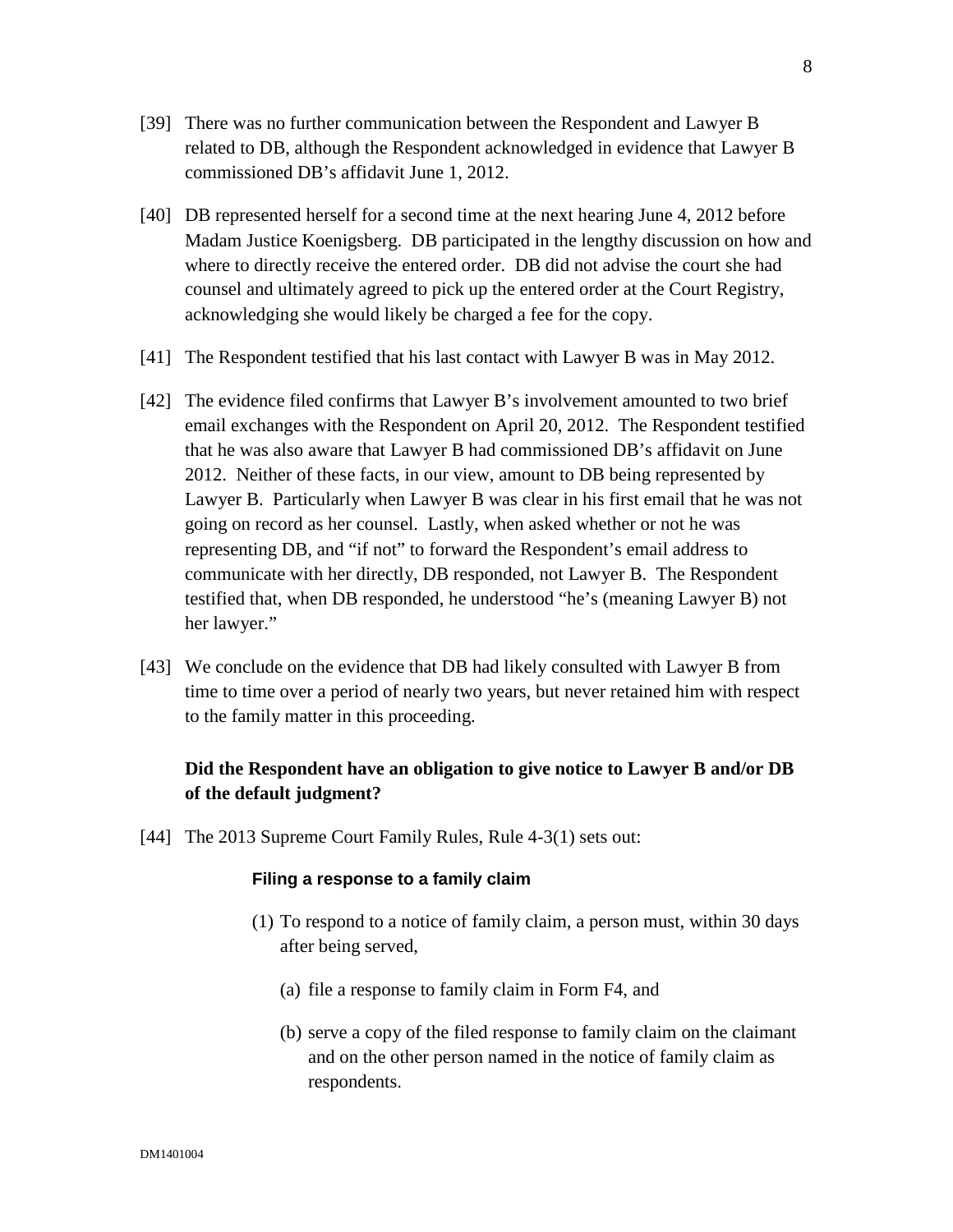#### **No notice of hearing if no response to family claim**

- (2) A person served with a notice of family claim under Rule 4-1(2) who does not file a response to a family claim in accordance with subrule (1) of this rule is not entitled to receive notice of any part of the family law case including, without limitation, any court appearance, hearing, conference or trial.
- [45] Within the context of default judgment, the *Handbook* provided specific responsibilities to lawyers regarding default proceedings at Chapter 11, Rule 12:

A lawyer who knows that another lawyer has been consulted in a matter must not proceed by default in the matter without inquiry and reasonable notice.

- [46] The Supreme Court Family Rules permit the Respondent to take default judgment without notice where no response has been filed.
- [47] We have already found that DB was not represented by Lawyer B. The *Handbook*  did not define the meaning of "consulted."
- [48] In this particular case, it would create an impractical precedent to find that two brief emails and a commissioned affidavit over a two-year period, should amount to a level that notice to this counsel would be required of any procedure, particularly when that counsel has indicated a clear desire not be involved in any court proceedings. Accordingly, notwithstanding Lawyer B was "consulted" by DB, we find that no inquiry or reasonable notice of the application for default judgment was required with respect to Lawyer B based on this level of consultation.
- [49] Regarding DB, as a self-represented litigant, best practices might have dictated a special courtesy be given to her; however, the Supreme Court Family Rules clearly permit default proceedings when a Response has not been filed. In this case, it had not been filed over two years and during a period of time when she had had the assistance of a lawyer.
- [50] Further, we find on the evidence that proceeding to default is not taking paltry advantage of a slip. DB had two years to file a Response, she did not take the opportunity to do so, notwithstanding she had consulted counsel at least twice. Default proceedings are permitted by the Supreme Court Family Rules in those circumstances, and we find that the Respondent was operating within those Rules whether DB was a self-represented litigant or represented by counsel.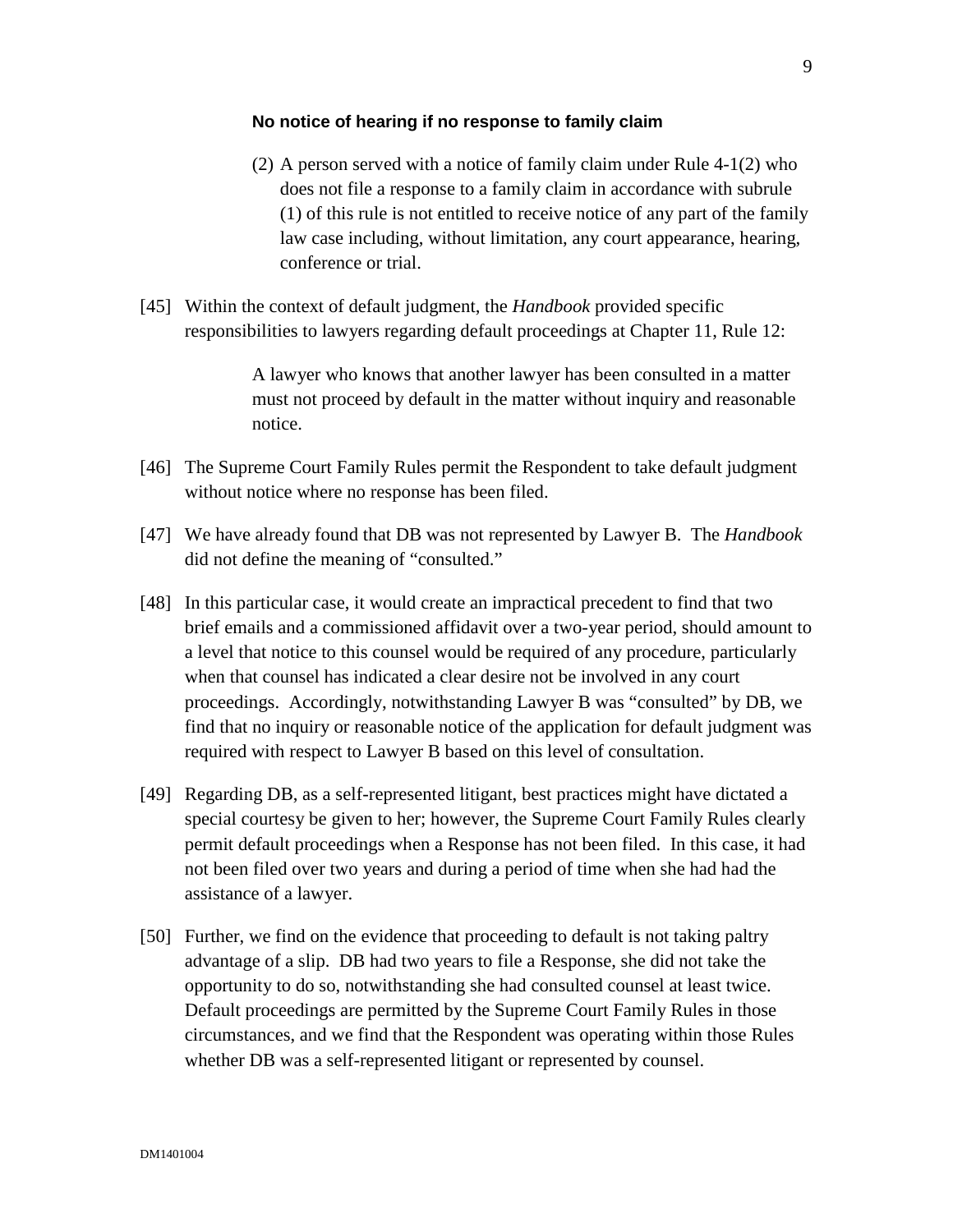- [51] Having concluded the Respondent was operating within the rules, in these circumstances, the Panel need not make a determination on whether the Respondent's conduct was a marked departure from the standard expected by the Law Society.
- [52] However, if we are wrong in our findings that the Respondent was operating within the ambit of the Supreme Court Family Rules, we provide further analysis below.

# **Did the Respondent engage in sharp practice by proceeding to default judgment without inquiry or reasonable notice?**

### **Sharp practice**

[53] The Respondent's alleged misconduct occurred during 2012. Accordingly, a lawyer's professional duties and obligations to others were under the guidance of the *Handbook,* Chapter 1, Canons of Legal Ethics. The Canons specifically related to this case are to the client, Canon 3(5):

> A lawyer should endeavour by all fair and honourable means to obtain for a client the benefit of any and every remedy and defence which is authorized by law. The lawyer must, however, steadfastly bear in mind that this great trust is to be performed within and not without the bounds of the law. The office of the lawyer does not permit, much less demand, for any client, violation of law or any fraud or chicanery. No client has a right to demand that the lawyer be illiberal or do anything repugnant to the lawyer's own sense of honour and propriety.

And to other lawyers, Canon 4(3):

A lawyer should avoid all sharp practice and should take no paltry advantage when an opponent has made a slip or overlooked some technical matter. A lawyer should accede to reasonable requests which do not prejudice the rights of the client or the interests of justice.

[54] Additionally, within the context of default judgement, the *Handbook* in 2012 provided specific responsibilities to a lawyer regarding default proceedings at Chapter 11, Rule 12:

> A lawyer who knows that another lawyer has been consulted in a matter must not proceed by default in a matter without inquiry and reasonable notice.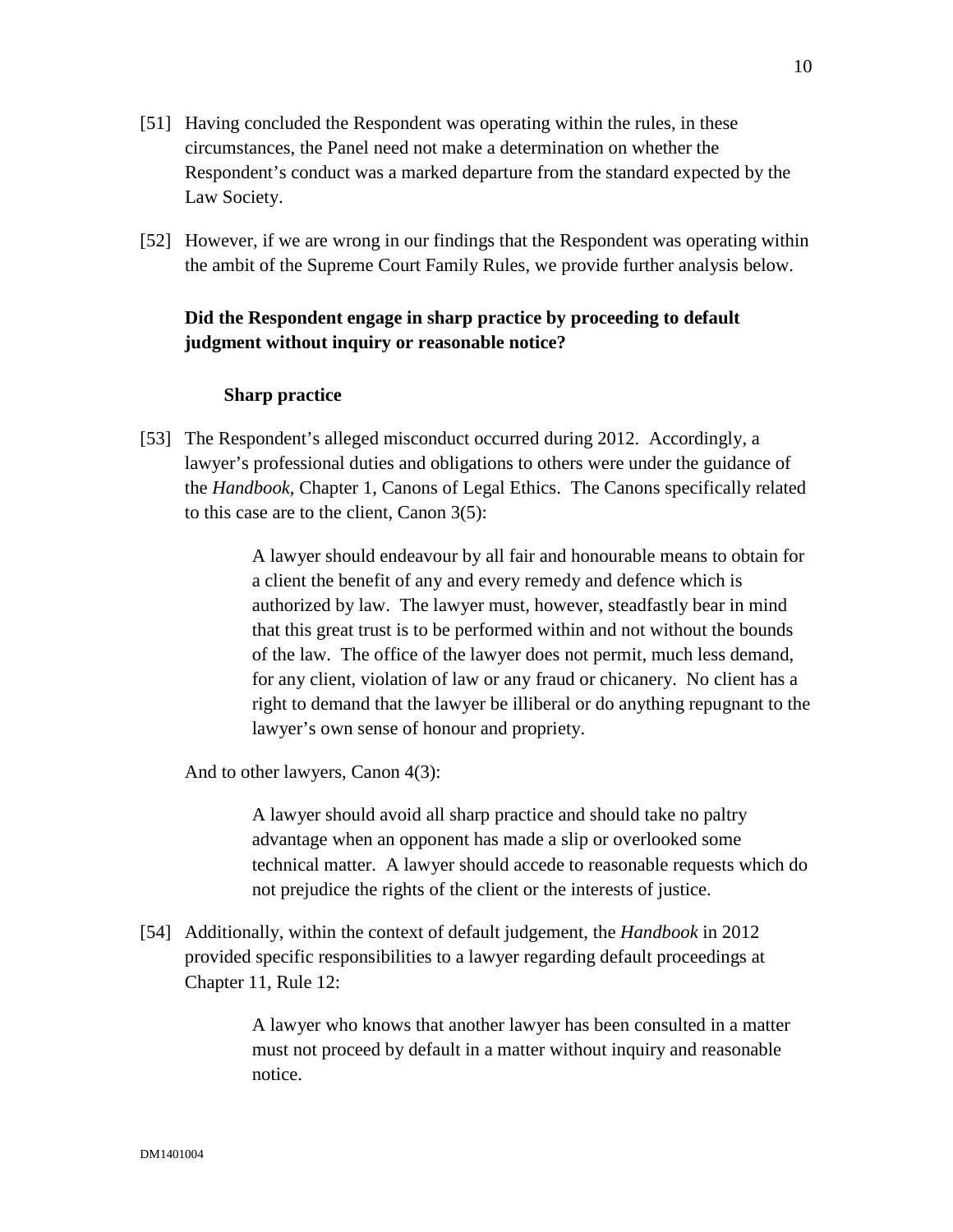- [55] Counsel for the Law Society relied on *Law Society of BC v. Barron*, [1997] LSDD No. 141, as standing for the proposition that, by proceeding to obtain a divorce without notice to the opposing lawyer on the basis the proceeding was undefended when the opposing party was represented by counsel, the respondent had engaged in sharp practice. It was alleged that this conduct constituted professional misconduct. The opposing party had filed an appearance five months previous to the desk order application, and had appeared in hearings but had not filed pleadings.
- [56] *Barron* is easily distinguished from the case before the Panel. Firstly, the matrimonial proceedings had been commenced less than a year before Mr. Barron had obtained the desk order. He had had clear and regular communication with the opposing party's counsel during this time, there was significant prejudice in the order obtained as it involved a continuation of a custody order of a child the opposing party sought to vary and Mr. Barron refused to have the order immediately set aside when requested.
- [57] In the case before the Panel, DB had had two years to file a Response and failed to do so. She did not request the order be set aside, and most notably, the uncontradicted evidence from the Respondent was that there was no longer any equity in the family home. In other words, there was no prejudice to DB, unlike in the *Barron* case.
- [58] In our view, in addition to our findings above, this is not a case involving the Respondent taking paltry advantage of a slip on the part of an opposing party. DB sought the assistance of an experienced family lawyer over the period of two years. She was an educated woman employed as a supervisor in a financial institution. The consequences of failing to file a Response would surely have been discussed and understood by DB at some point over the two years.
- [59] Counsel for the Law Society also relied on *Xpress view Inc. v. Daco Manufacturing Ltd.,* 2002 OJ No. 4078, 36 CCEL (3d) 78 (Ont. SCJ). This case is also related to taking advantage of a slip, which we have found did not occur in the case before us.
- [60] In relation to the Law Society finding professional misconduct, *without* sharp practice, counsel for the Law Society relied on *Law Society of BC v. Roberts*, 2012, LSBC 31. This case essentially involved failure of the respondent to communicate effectively and his seeking and obtaining default judgment without reasonable notice. The finding of professional misconduct was related to a number of breaches that, in our view, do not apply in the case before us.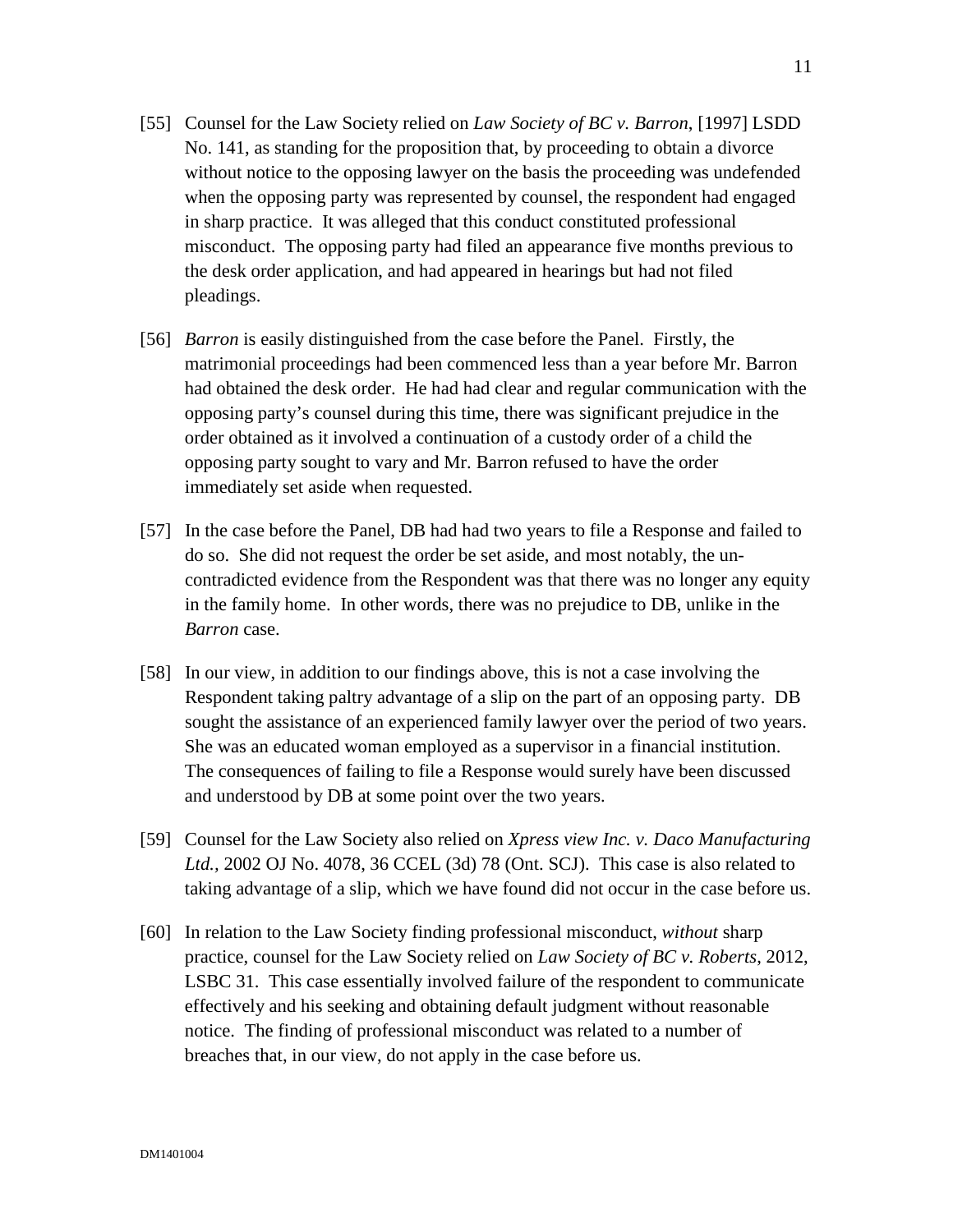### **Can seeking a just remedy for your client result in sharp practice?**

- [61] It can be reasonably perceived that there is a tension or inherent conflict between a lawyer's obligation to his or her client pursuant to the *Handbook* Canons 3(4) and (5) and the lawyer's responsibilities to other lawyers or opposing parties.
- [62] The Supreme Court of Canada has affirmed the prominence of lawyers' duty to their clients, emphasizing their fiduciary duty to be "a zealous advocate for the interests of his client." It has acknowledged the threat posed to that fundamental obligation for effective representation by the preferring of other interests (*C.N.R. v. McKercher*, 2013 SCC 39, [2013] 2 SCR 649, at paras 25, 26).
- [63] It is helpful to note that, within weeks of the Respondent allegedly breaching Chapter 11, Rule 12, on January 1, 2013, Chapter 11, Rule 12 of the *Handbook* became Rule 7.2-1. The wording in commentary [5] relating to not proceeding by default without reasonable inquiry and notice when a lawyer is aware another lawyer has been consulted, did not change; however, in a ruling in 2014, the Ethics Committee considered whether a lawyer would have similar duties to a selfrepresented litigant that the lawyer has to another lawyer under Rule 7.2-1, commentary [5]:

… It was the Committee's view that a lawyer's general duty of courtesy and good faith to all persons with whom the lawyer has dealings may require a lawyer to extend certain courtesies to self-represented persons similar to those accorded to lawyers. However, it was the Committee's view that the requirements of commentary [5] are standards to which lawyers should aspire as much as possible when dealing with selfrepresented litigants, *not standards to which they are bound.*

[emphasis added]

- [64] In this case the Respondent was aware his client was under tremendous pressure from the TD Bank who had filed a Petition to the court to foreclose on the family home.
- [65] The Respondent testified that his client was, in turn, instructing him to act expeditiously in resolving the issue of sole occupancy of the family home in order for him to refinance and avoid foreclosure. The Respondent testified that he did not act hastily, but consulted with a senior lawyer (Lawyer A) who had previously represented his client and conducted his own research of default proceedings as these circumstances were new to him. Based on this advice and his research, the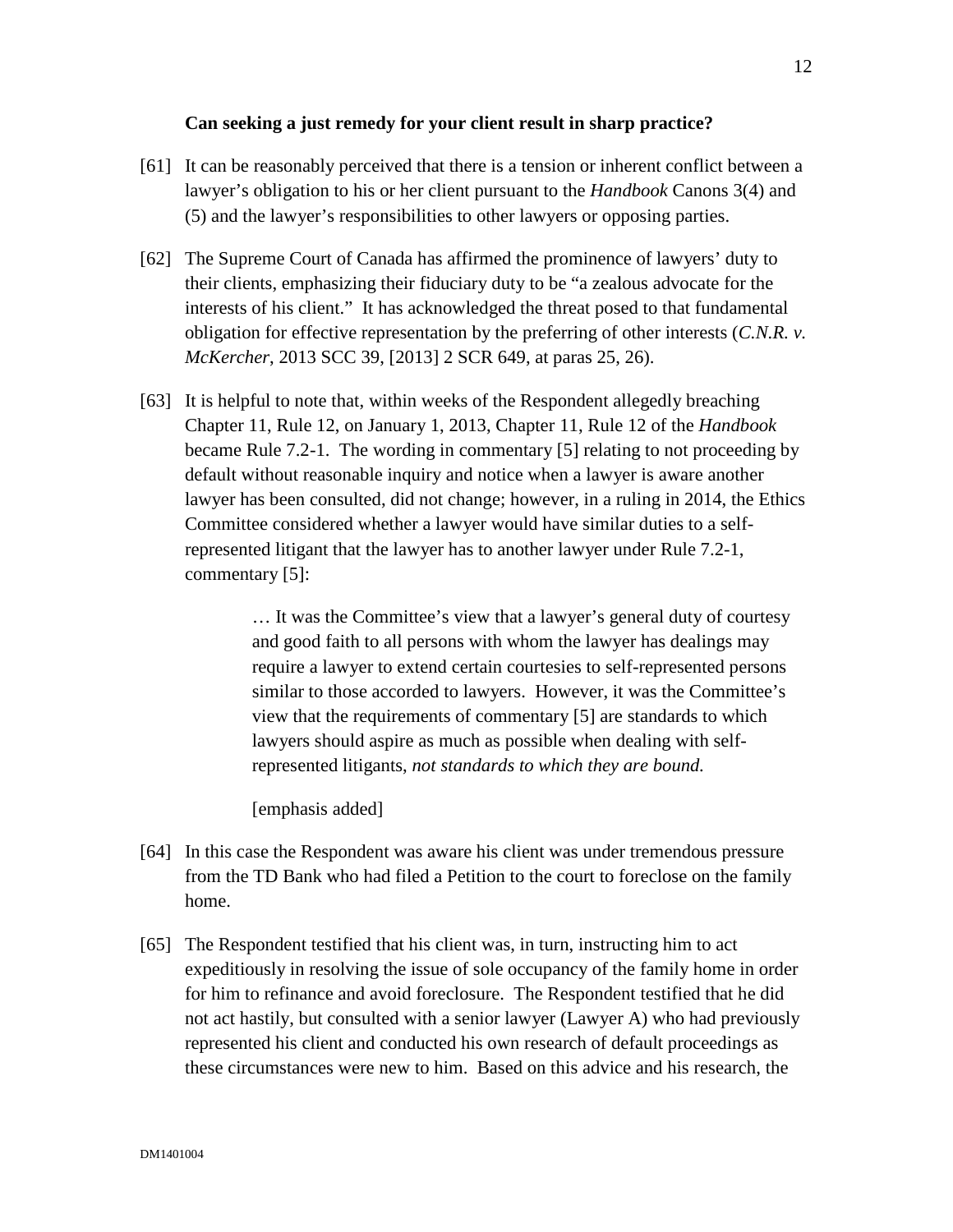Respondent concluded he could seek a final order in the family law action by desk order.

- [66] Counsel for the Law Society cross-examined the Respondent on this point. It was suggested that Lawyer A, who provided advice regarding seeking default proceedings, was not fully informed of the file the Respondent was referring to.
- [67] The Respondent agreed in cross-examination he had not advised Lawyer A of details of the file he was referring to in their email. This may have been true when he sought advice in an email dated October 11, 2012. However, in the materials filed, his notes on June 5, 2012 revealed that he had contacted Lawyer A specifically to determine whether DB was served. Lawyer A confirmed she had not received a response. The Respondent was then advised on the procedure of obtaining a default judgment. Additionally, the Respondent asked further about the procedure where there has been service of an application for exclusive occupancy.
- [68] We find on a balance of probabilities, that Lawyer A was aware the file the Respondent was referring to was her previous client, RG, and that, accordingly, the advice she provided regarding obtaining default judgment without notice on at least one occasion was based on her being fully informed as to the facts of the case.
- [69] Further, with respect to failing to give reasonable notice, the Respondent testified under direct examination that, when given notice of the earlier applications, he found DB "argumentative and unpleasant." He believed DB was motivated to "hurt" RG and had a history of destroying or disposing of the family assets. The Respondent testified he believed notice would provide DB the opportunity to delay the proceedings, seriously jeopardizing his client's ability to refinance the family home. Based on this history, he proceeded to obtain the final desk order reapportioning the equity in the family home to RG. The Respondent's evidence was not contradicted, nor meaningfully challenged on these points.
- [70] We accept the Respondent's evidence as truthful to the best of his recollection of events occurring four years ago. His evidence was delivered in a straight-forward manner, and he was not evasive or defensive under cross-examination. His evidence was also uncontradicted.
- [71] We find that, in balancing his client's interest and the threat of foreclosure against the courtesy of providing reasonable notice to DB, the Respondent was not required to provide such notice under the Supreme Court Family Rules and by proceeding to default without reasonable inquiry and notice, he did not engage in sharp practice contrary to the Rules of the Law Society.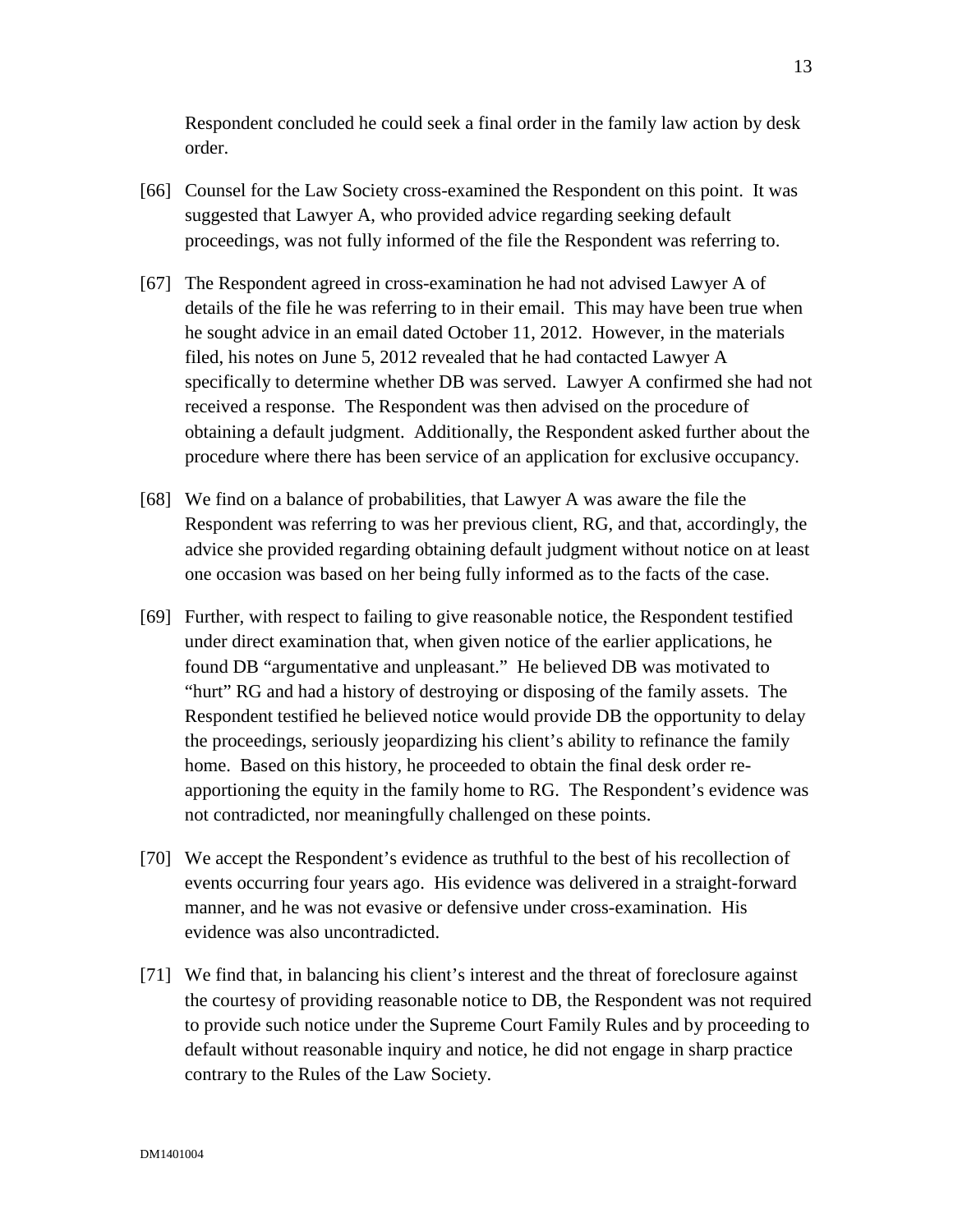### **Prejudice to DB**

- [72] Out of an abundance of caution, the Panel also considered whether there was any prejudice to DB as a result of the default judgment. DB was not called as a witness. Therefore, relying on the filed materials under the Agreed Statement of Facts, it is clear that DB wanted the family home sold or for RG to buy out her half interest at fair market value.
- [73] The default judgment allowed the home to be apportioned 100 per cent to RG with exclusive occupation. Although the Respondent did not have a clear recollection under cross-examination, the filed materials unequivocally indicated the purpose of seeking exclusive occupancy of the home was to avoid foreclosure of the family home by obtaining refinancing, then payout DB's interest in the home.
- [74] DB had no ability to pay the mortgage. The Respondent testified that RG required DB to be off title in order for him to refinance. At the hearing June 4, 2012, Madam Justice Koenigsberg went to great lengths to explain that it was not to DB's advantage to remain in the home given the amount in arrears that had accumulated over the last 22 months that RG was attempting to rectify, that the equity in the home was diminishing and that, as a result, DB may end up "owing" RG when the parties reached the point of final settlement.
- [75] Although RG intended to payout DB's interest in the family home once sold, the Respondent's evidence was uncontradicted in that there was little to no equity remaining given the market value. This was, in particular, because of the mortgages against it and the money DB owed to RG after he paid nearly all of the arrears to put the property in good standing.
- [76] Lastly, it was open to DB to apply to set aside the default under the BC Supreme Court Civil Rules. As indicated above, DB was not called as a witness, and there was no evidence before us that DB availed herself of this option. However, it is notable that the order was made December 7, 2012, but the family residence was not transferred into RG's sole name until June 19, 2013, six months later.
- [77] Ironically, the default judgment essentially achieved what DB was seeking in Lawyer B's letter sent to Lawyer A in November 2010. In particular, that "… for the sale of the real estate with you being liable for any deficiency."
- [78] In consideration of all of the evidence, we find that it was to the benefit of both parties that RG obtain exclusive occupancy of the family home and that DB was not prejudiced by the default judgment taken by the Respondent December 7, 2012.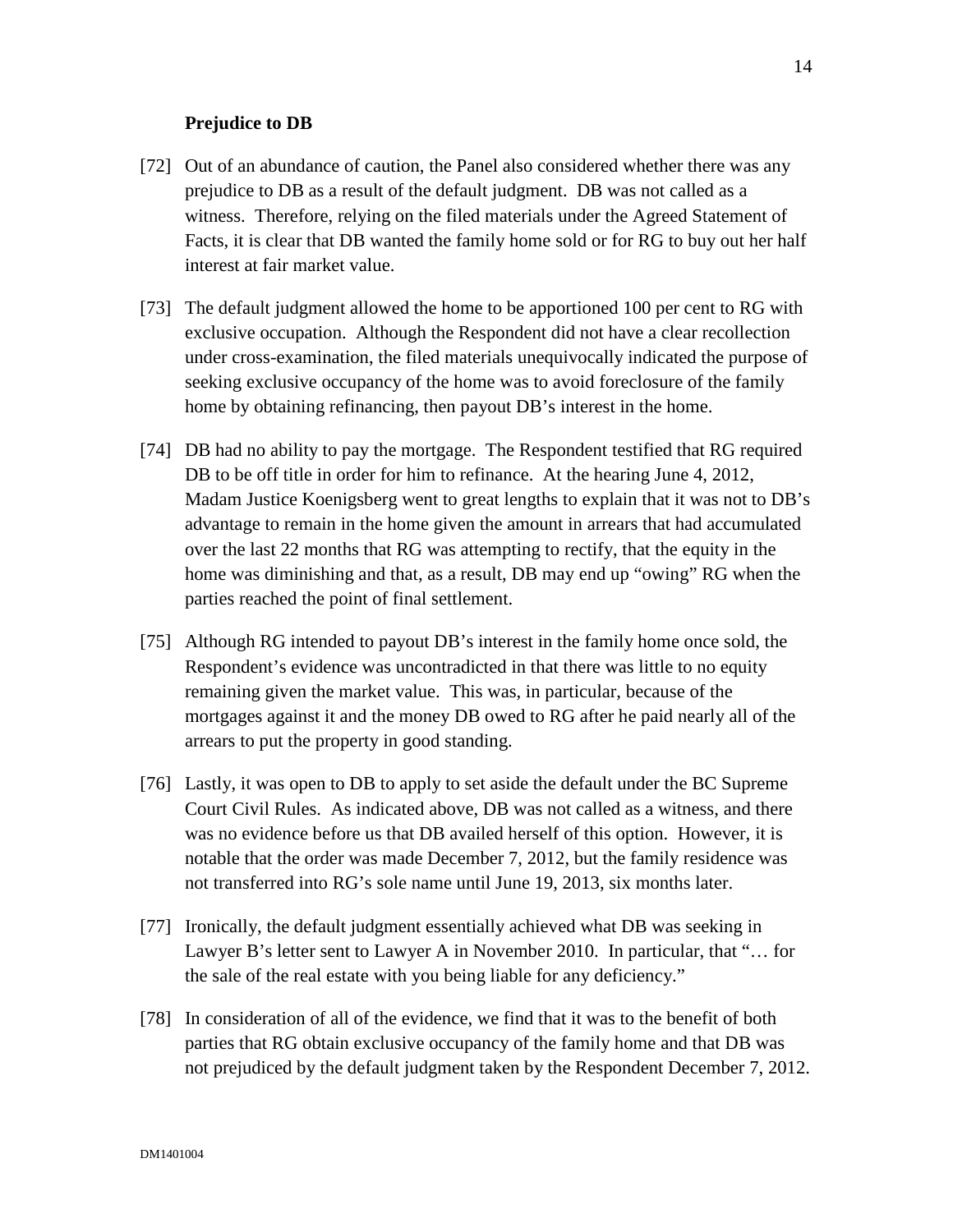### **PROFESSIONAL MISCONDUCT**

- [79] Professional misconduct is not defined in the *Legal Profession Act*, the Law Society Rules, the *Professional Conduct Handbook* or the *Code of Professional Conduct for British Columbia*, but has been considered by hearing panels in several cases.
- [80] The leading case is *Law Society of BC v. Martin,* 2005 LSBC 16. The hearing panel concluding at paragraph 171, the test is "whether the facts as made out disclose a marked departure from that conduct the Law Society expects of its members; if so, it is professional misconduct."
- [81] In *Martin*, the panel also commented at paragraph 154:

... The real question to be determined is essentially whether the Respondent's behaviour displays culpability which is grounded in a fundamental degree of fault, that is whether it displays gross culpable neglect of his duties as a lawyer.

[82] The Bencher review decision in *Re: Lawyer 12,* 2011 LSBC 35, is a recent pronouncement concerning the test for professional misconduct. In the Facts and Determination decision of *Re: Lawyer 12,* 2011 LSBC 11, the single Bencher hearing panel considered prior decisions regarding the test and held at paragraph 14:

> In my view, the pith and substance of these various decisions displays a consistent application of a clear principle. The focus must be on the circumstances of the Respondent's conduct and whether that conduct falls markedly below the standard expected of its members.

- [83] Both the majority and minority of the Bencher review panel confirmed the marked departure test set out in *Martin* and adopted the above formulation of that test expressed by the single Bencher hearing panel in *Re: Lawyer 12*.
- [84] The hearing panel in *Law Society of BC v. Gellert*, 2013 LSBC 22, summarized what type of conduct will support a finding of professional misconduct, at paragraph 67:

Conduct falling within the ambit of the "marked departure" test will display culpability that is grounded in a fundamental degree of fault, but intentional malfeasance is not required – gross culpable neglect of a member's duties as a lawyer also satisfies the test (*Martin,* para. 154*; Law Society of BC v. Singh,* 2013 LSBC 76, paras 11 – 12).